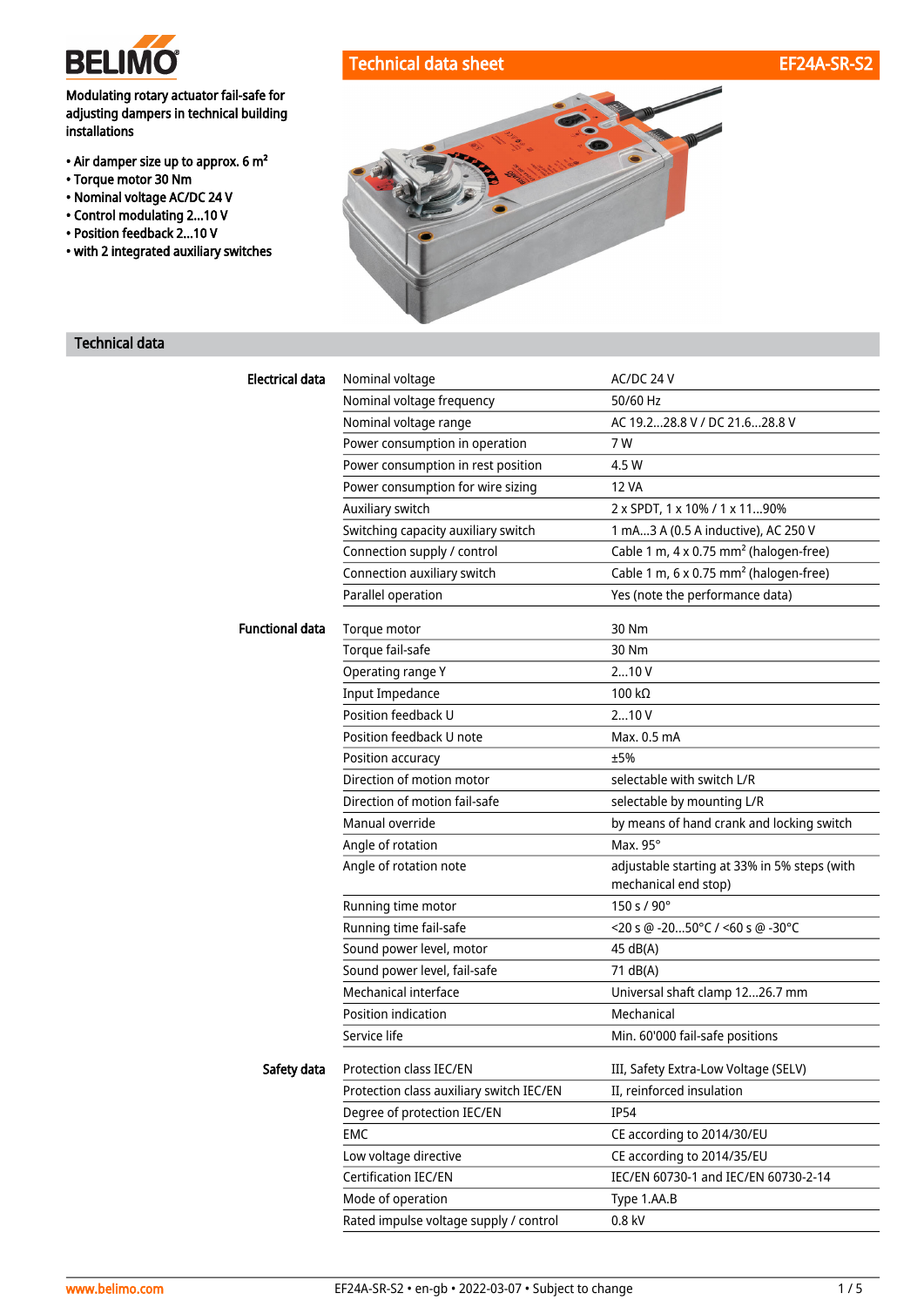

# Technical data sheet

| EF24A-SR-S2 |  |
|-------------|--|
|             |  |

| Safety data | Rated impulse voltage auxiliary switch | 2.5 kV                      |
|-------------|----------------------------------------|-----------------------------|
|             | Pollution degree                       | 3                           |
|             | Ambient temperature                    | $-3050^{\circ}$ C           |
|             | Storage temperature                    | $-4080^{\circ}$ C           |
|             | Ambient humidity                       | Max. 95% RH, non-condensing |
|             | Servicing                              | maintenance-free            |
| Weight      | Weight                                 | 4.7 kg                      |

# Safety notes

| <b>Product features</b>            | • This device has been designed for use in stationary heating, ventilation and air-conditioning<br>systems and must not be used outside the specified field of application, especially in aircraft or<br>in any other airborne means of transport.<br>Outdoor application: only possible in case that no (sea) water, snow, ice, insolation or<br>aggressive gases interfere directly with the device and that it is ensured that the ambient<br>conditions remain within the thresholds according to the data sheet at any time.<br>• Only authorised specialists may carry out installation. All applicable legal or institutional<br>installation regulations must be complied during installation.<br>• The device may only be opened at the manufacturer's site. It does not contain any parts that<br>can be replaced or repaired by the user.<br>• Cables must not be removed from the device.<br>• To calculate the torque required, the specifications supplied by the damper manufacturers<br>concerning the cross-section, the design, the installation situation and the ventilation<br>conditions must be observed.<br>• The two switches integrated in the actuator are to be operated either on power supply voltage<br>or at safety extra-low voltage. The combination power supply voltage/safety extra-low voltage<br>is not permitted.<br>The device contains electrical and electronic components and must not be disposed of as<br>household refuse. All locally valid regulations and requirements must be observed. |
|------------------------------------|--------------------------------------------------------------------------------------------------------------------------------------------------------------------------------------------------------------------------------------------------------------------------------------------------------------------------------------------------------------------------------------------------------------------------------------------------------------------------------------------------------------------------------------------------------------------------------------------------------------------------------------------------------------------------------------------------------------------------------------------------------------------------------------------------------------------------------------------------------------------------------------------------------------------------------------------------------------------------------------------------------------------------------------------------------------------------------------------------------------------------------------------------------------------------------------------------------------------------------------------------------------------------------------------------------------------------------------------------------------------------------------------------------------------------------------------------------------------------------------------------------------------------------------------|
| Mode of operation                  | The actuator is connected with a standard modulating signal of 010 V and moves the damper<br>to the operating position at the same time as tensioning the return spring. The damper is                                                                                                                                                                                                                                                                                                                                                                                                                                                                                                                                                                                                                                                                                                                                                                                                                                                                                                                                                                                                                                                                                                                                                                                                                                                                                                                                                     |
|                                    | turned back to the fail-safe position by spring force when the supply voltage is interrupted.                                                                                                                                                                                                                                                                                                                                                                                                                                                                                                                                                                                                                                                                                                                                                                                                                                                                                                                                                                                                                                                                                                                                                                                                                                                                                                                                                                                                                                              |
| Simple direct mounting             | Simple direct mounting on the damper shaft with a universal shaft clamp, supplied with an anti-<br>rotation device to prevent the actuator from rotating.                                                                                                                                                                                                                                                                                                                                                                                                                                                                                                                                                                                                                                                                                                                                                                                                                                                                                                                                                                                                                                                                                                                                                                                                                                                                                                                                                                                  |
| <b>Shaft stabiliser</b>            | The shaft clamp of the spring-return actuator is factory-equipped with a shaft stabiliser for the<br>stabilisation of the combination of damper, damper shaft and actuator.                                                                                                                                                                                                                                                                                                                                                                                                                                                                                                                                                                                                                                                                                                                                                                                                                                                                                                                                                                                                                                                                                                                                                                                                                                                                                                                                                                |
|                                    | This is comprised of two plastic support rings and must be left in place, partially, or completely<br>removed, depending on the installation situation and the shaft diameter.                                                                                                                                                                                                                                                                                                                                                                                                                                                                                                                                                                                                                                                                                                                                                                                                                                                                                                                                                                                                                                                                                                                                                                                                                                                                                                                                                             |
| <b>Manual override</b>             | By using the hand crank the damper can be actuated manually and engaged with the locking<br>switch at any position. Unlocking is carried out manually or automatically by applying the<br>operating voltage.                                                                                                                                                                                                                                                                                                                                                                                                                                                                                                                                                                                                                                                                                                                                                                                                                                                                                                                                                                                                                                                                                                                                                                                                                                                                                                                               |
| Adjustable angle of rotation       | Adjustable angle of rotation with mechanical end stops.                                                                                                                                                                                                                                                                                                                                                                                                                                                                                                                                                                                                                                                                                                                                                                                                                                                                                                                                                                                                                                                                                                                                                                                                                                                                                                                                                                                                                                                                                    |
| <b>High functional reliability</b> | The actuator is overload protected and automatically stops when the end stop is reached.                                                                                                                                                                                                                                                                                                                                                                                                                                                                                                                                                                                                                                                                                                                                                                                                                                                                                                                                                                                                                                                                                                                                                                                                                                                                                                                                                                                                                                                   |
| Flexible signalling                | The actuator has one auxiliary switch with a fixed setting and one adjustable auxiliary switch.<br>They permit a 10% or 1190% angle of rotation to be signaled.                                                                                                                                                                                                                                                                                                                                                                                                                                                                                                                                                                                                                                                                                                                                                                                                                                                                                                                                                                                                                                                                                                                                                                                                                                                                                                                                                                            |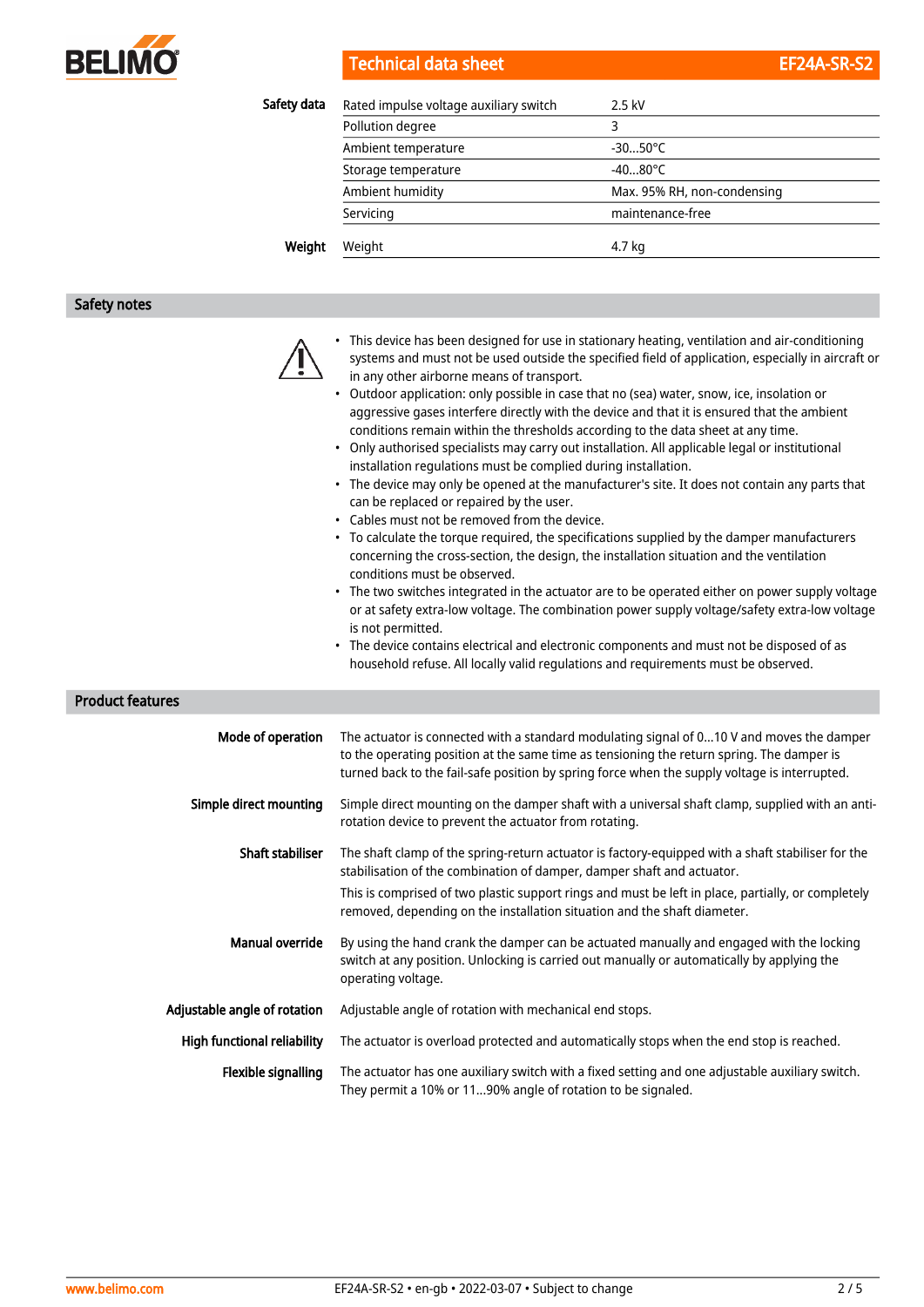Technical data sheet EF24A-SR-S2



| <b>Electrical accessories</b> | <b>Description</b>                                                | <b>Type</b>       |
|-------------------------------|-------------------------------------------------------------------|-------------------|
|                               | Signal converter voltage/current 100 kΩ Supply AC/DC 24 V         | Z-UIC             |
|                               | Positioner for wall mounting                                      | SGA24             |
|                               | Positioner for built-in mounting                                  | SGE <sub>24</sub> |
|                               | Positioner for front-panel mounting                               | SGF <sub>24</sub> |
|                               | Positioner for wall mounting                                      | <b>CRP24-B1</b>   |
| <b>Mechanical accessories</b> | <b>Description</b>                                                | <b>Type</b>       |
|                               | End stop indicator                                                | <b>IND-EFB</b>    |
|                               | Shaft clamp reversible, clamping range Ø1226.7 mm                 | K9-2              |
|                               | Damper crank arm Slot width 8.2 mm, clamping range Ø1425 mm       | <b>KH10</b>       |
|                               | Actuator arm Slot width 8.2 mm                                    | KH-EFB            |
|                               | Mounting kit for linkage operation for flat and side installation | ZG-EFB            |
|                               | Anti-rotation mechanism 230 mm, Multipack 20 pcs.                 | Z-ARS230          |
|                               | Hand crank 63 mm                                                  | ZKN2-B            |

# Electrical installation



#### Supply from isolating transformer.

Parallel connection of other actuators possible. Observe the performance data.

#### Wiring diagrams



## Cable colours:

- $1 = **black**$  $2 = red$ 3 = white 5 = orange S1 = violet  $S2 = red$ S3 = white
- S4 = orange
- $S5 = pink$
- S6 = grey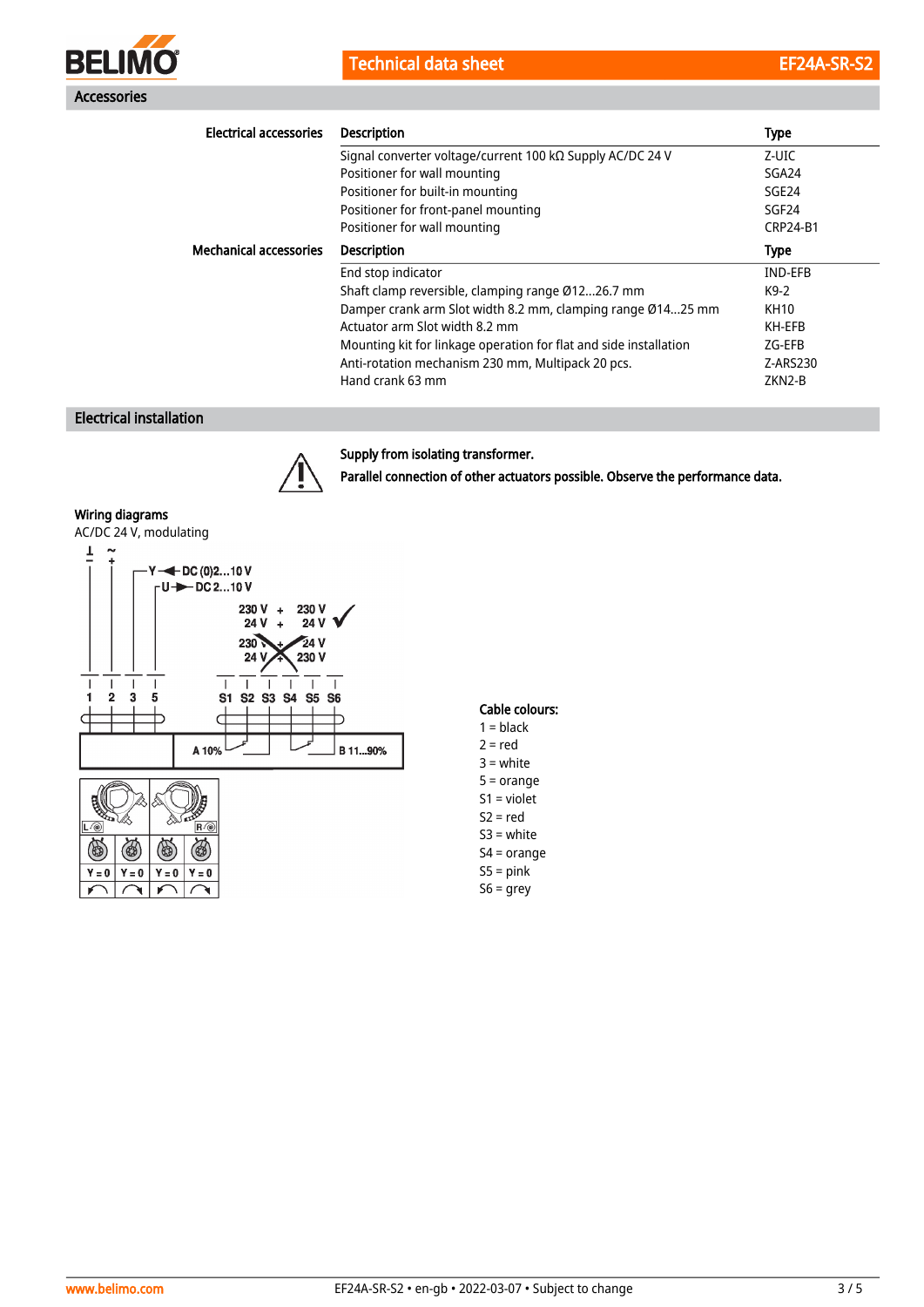

### Operating controls and indicators



### Installation notes



The shaft stabiliser must nevertheless be used with installation of the anti-rotation device on the opposite side of the shaft clamp and a shaft diameter <20 mm.

Shaft stabiliser long shaft mounting

In the case of long shaft installation the use of the shaft stabiliser at a shaft diameter of

- 12...20 mm is necessary
- 21...26.7 mm is not necessary and can be removed

Shaft stabiliser short shaft mounting

In the case of short shaft installation, the necessity of the shaft stabiliser is dispensed with. It can be removed or – if the shaft length permits this – left in the shaft clamp.